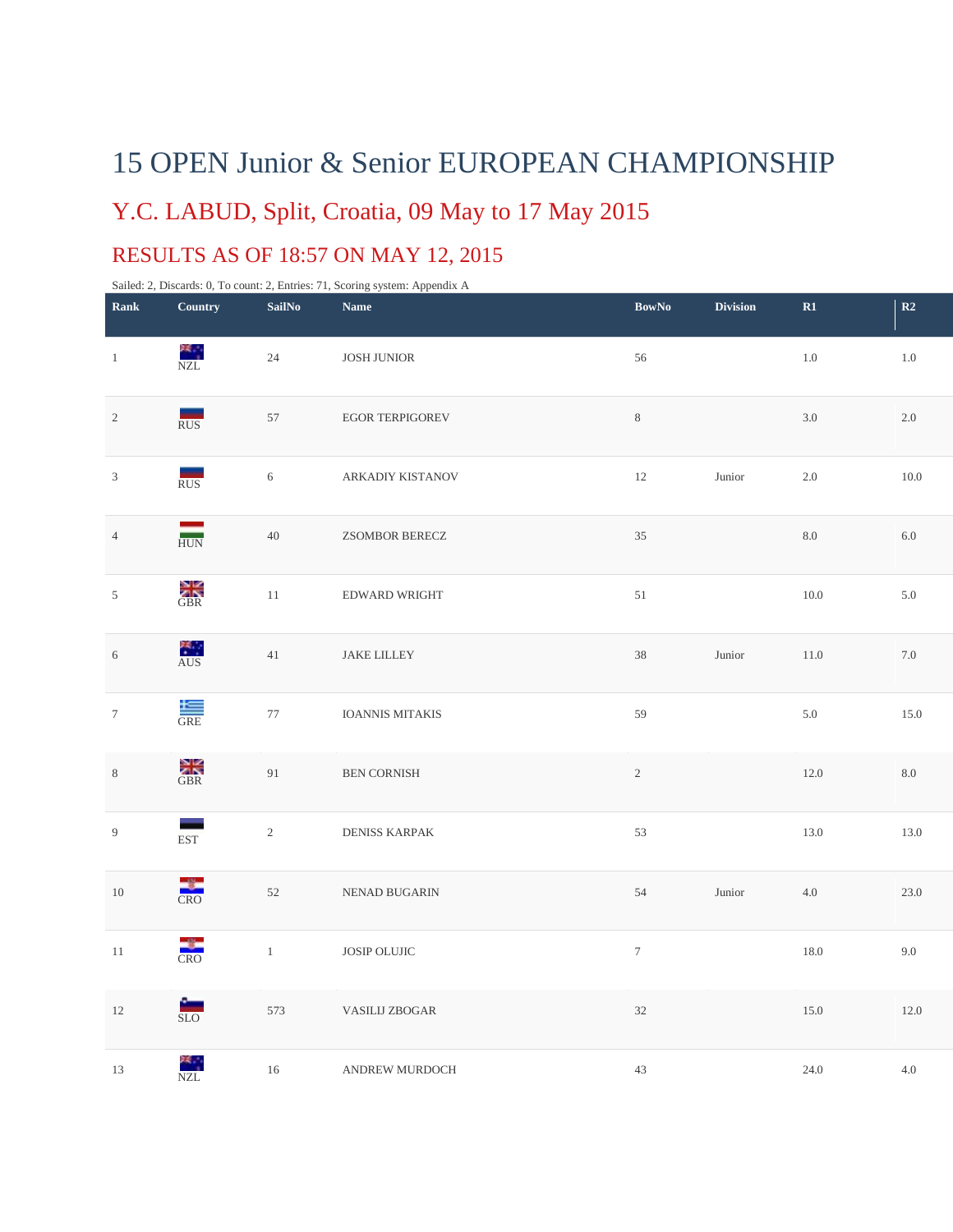| 14     | <b>CRO</b>                   | 524              | <b>IVAN KLJAKOVIC GASPIC</b> | 19             |                 | 26.0     | $3.0\,$  |
|--------|------------------------------|------------------|------------------------------|----------------|-----------------|----------|----------|
| 15     | SWE                          | 6                | <b>BJORN ALLANSSON</b>       | 37             |                 | 9.0      | 21.0     |
| $16\,$ | ESP                          | $\,8\,$          | PABLO GUITIAN SARRIA         | $48\,$         |                 | $6.0\,$  | 25.0     |
| $17\,$ | $\mathbb{R}^n$<br><b>ITA</b> | 146              | MICHELE PAOLETTI             | 46             |                 | 17.0     | 14.0     |
| $18\,$ | NED                          | 842              | PIETER JAN POSTMA            | 23             |                 | 14.0     | $18.0\,$ |
| 19     | POL                          | 16               | MIKOLAJ LAHN                 | 27             | Junior          | $7.0\,$  | 32.0     |
| $20\,$ | <b>CRO</b>                   | 69               | MILAN VUJASINOVIC            | 25             |                 | 29.0     | $11.0\,$ |
| $21\,$ | <b>NOR</b>                   | $\mathbf{1}$     | ANDERS PEDERSEN              | 63             |                 | 25.0     | $16.0\,$ |
| $22\,$ | $\frac{1}{URU}$              | 301              | ALEJANDRO FOGLIA             | 50             |                 | 22.0     | 20.0     |
| $23\,$ | $\prod_{\text{ITA}}$         | 66               | ENRICO VOLTOLINI             | 55             |                 | $19.0\,$ | 26.0     |
| 24     | $\prod_{ITA}$                | $147\,$          | SIMONE FERRARESE             | $26\,$         |                 | $16.0\,$ | $30.0\,$ |
| $25\,$ | Ш<br><b>ITA</b>              | 117              | GIORGIO POGGI                | 11             |                 | 28.0     | 22.0     |
| $26\,$ | <b>POR</b>                   | $\sqrt{5}$       | FREDERICO MELO               | $21\,$         |                 | 34.0     | $17.0\,$ |
| $27\,$ | RUS                          | $\boldsymbol{7}$ | ANATOLY KORSHIKOV            | $\overline{9}$ | ${\it J}$ unior | 37.0     | 19.0     |
| $28\,$ | <b>CRR</b>                   | 96               | HECTOR SIMPSON               | 39             | Junior          | 23.0     | 38.0     |
| $29\,$ | CZE                          | $\sqrt{5}$       | ONDREJ TEPLY                 | 13             | Junior          | 27.0     | 34.0     |
| $30\,$ |                              | 259              | PHILLIP KASUESKE             | 17             | Junior          | 33.0     | 33.0     |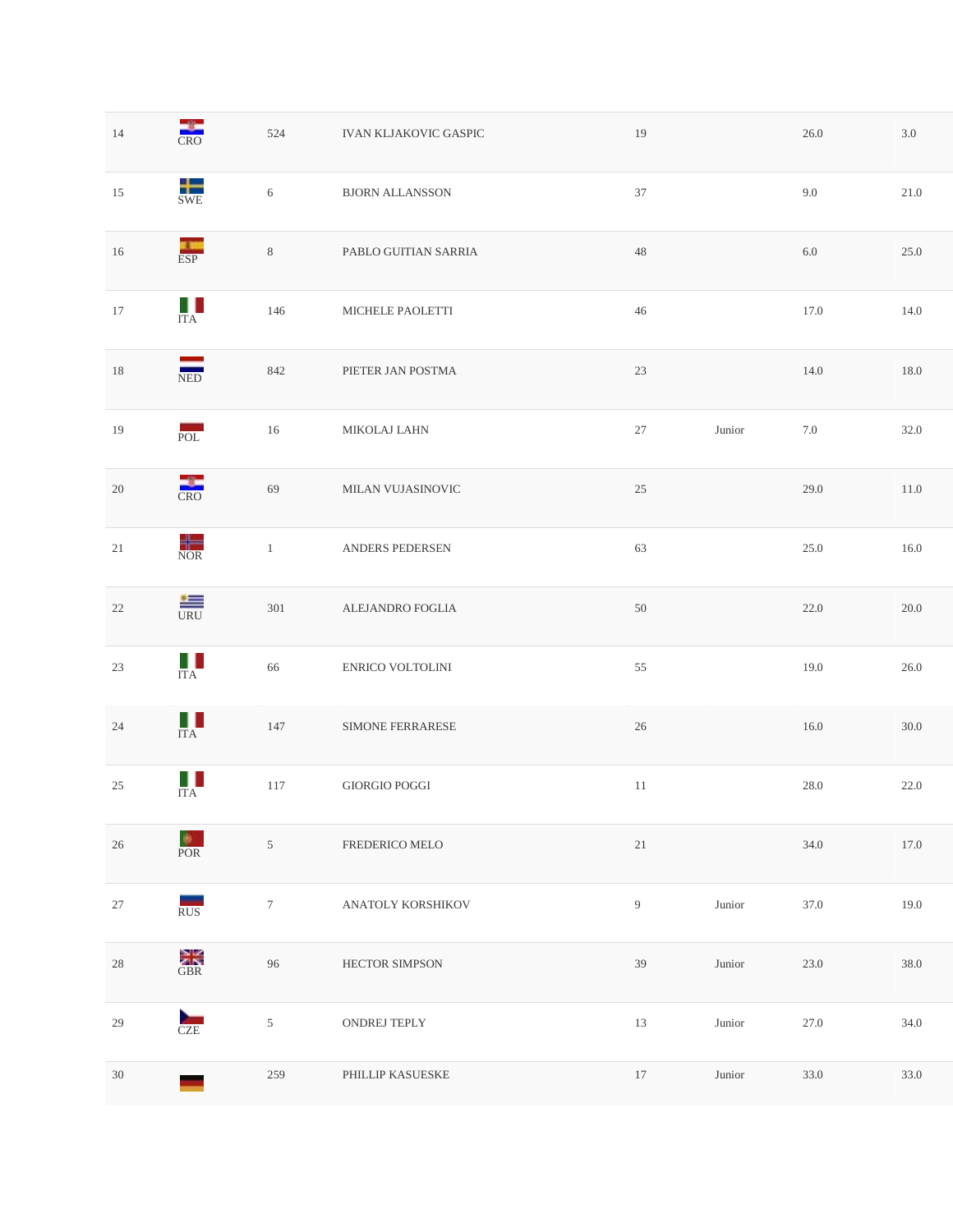|        | ${\rm GER}$            |                  |                          |                |        |          |          |
|--------|------------------------|------------------|--------------------------|----------------|--------|----------|----------|
| 31     | GER                    | 713              | HAVERLAND LARS           | $\mathfrak{S}$ |        | 42.0     | 28.0     |
| 32     | <b>UKR</b>             | 5                | ANDRII GUSENKO           | 6              |        | 41.0     | 31.0     |
| 33     | NOR                    | 9                | LARS JOHAN BRODTKORB     | 47             | Junior | 38.0     | 35.0     |
| $34\,$ | ш<br><b>FRA</b>        | 17               | PIC FABIAN               | 49             | Junior | 46.0     | 29.0     |
| 35     | GER                    | 595              | <b>GORGELS SIMON</b>     | 24             | Junior | 36.0     | 39.0     |
| 36     | GER                    | 25               | MAX KOHLHOFF             | 18             | Junior | 30.0     | 50.0     |
| 37     | $\Box$<br><b>ITA</b>   | 123              | FILIPPO BALDASSARI       | 67             |        | 54.0     | 27.0     |
| 38     | HT.<br><b>FRA</b>      | 89               | BENJAMIN MONTAGUT        | 62             |        | 32.0     | 49.0     |
| 39     | $\frac{C^*}{TUR}$      | 21               | ALICAN KAYNAR            | 42             |        | 45.0     | 36.0     |
| $40\,$ | H.<br><b>ITA</b>       | 175              | ALESSANDRO VONGHER       | $\overline{4}$ |        | 35.0     | 47.0     |
| 41     | POL                    | $\mathbf{1}$     | MILOSZ WOJEWSKI          | 65             |        | 40.0     | 42.0     |
| $42\,$ | <b>CRO</b>             | $\boldsymbol{7}$ | TUDOR BILIC              | $16\,$         |        | 49.0     | 37.0     |
| $43\,$ | <b>CRR</b>             | $18\,$           | <b>JAMES HADDEN</b>      | $\sqrt{3}$     |        | 47.0     | 40.0     |
| $44\,$ | CZE                    | $\,1\,$          | $\sf MICHAEL\; MAIER$    | $14\,$         |        | $50.0\,$ | $41.0\,$ |
| $45\,$ | $\frac{1}{\text{FRA}}$ | 99               | MARC ALLAIN DES BEAUVAIS | 68             |        | 43.0     | $48.0\,$ |
| $46\,$ | AUS <sup></sup>        | 261              | OLIVER TWEDDELL          | $71\,$         |        | $20.0\,$ | 72.0 ufd |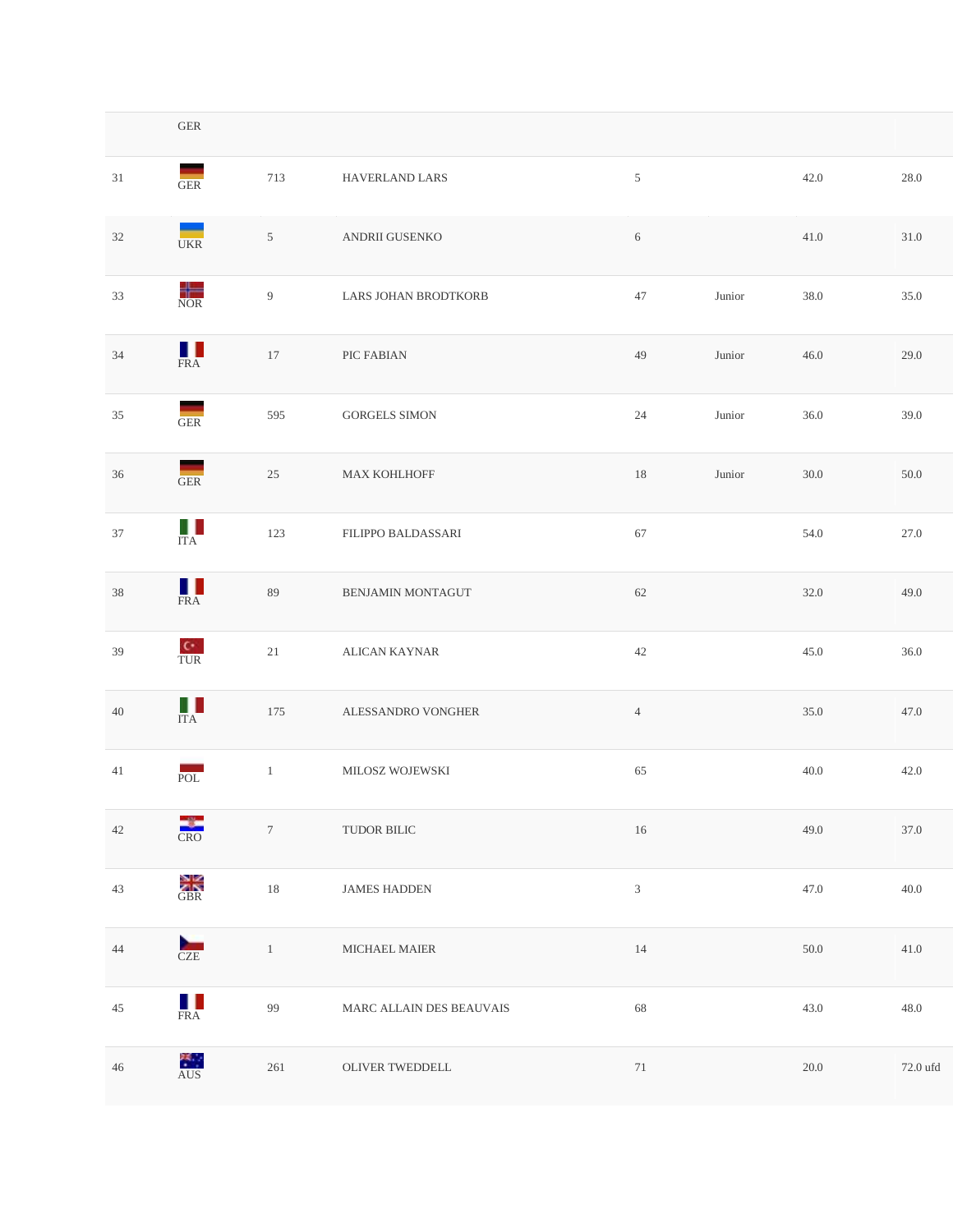| $47\,$ | $rac{1}{\text{GRE}}$   | $\overline{4}$ | PANAGIOTIS KOTSOVOS       | 61           |        | 39.0     | 53.0     |
|--------|------------------------|----------------|---------------------------|--------------|--------|----------|----------|
| $48\,$ | POL                    | 17             | PIOTR KULA                | 44           |        | 21.0     | 72.0 ufd |
| 49     | ESP                    | $717\,$        | VICTOR GOROSTEGUI ARCE    | 57           |        | 48.0     | 46.0     |
| $50\,$ | Ш<br><b>ITA</b>        | 83             | MATTEO SAVIO              | 33           | Junior | 52.0     | 43.0     |
| 51     | ESP                    | $\tau$         | ALEX MUSCAT               | $22\,$       |        | 72.0 ufd | 24.0     |
| 52     | ARG                    | $48\,$         | FACUNDO OLEZZA            | 58           | Junior | 51.0     | 45.0     |
| 53     | GER                    | 252            | <b>MARTENS EIKE</b>       | $20\,$       |        | 31.0     | 72.0 ufd |
| 54     | $\frac{1}{\text{FIN}}$ | 225            | MIKAEL HYRYLAINEN         | $\mathbf{1}$ |        | 59.0     | 44.0     |
| 55     | POL                    | 14             | PIOTR MAZUR               | 36           |        | 57.0     | 51.0     |
| 56     | $\prod_{\text{ITA}}$   | 191            | ALESSANDRO CATTANEO       | $15\,$       |        | 56.0     | 52.0     |
| 57     | RUS                    | 41             | FELIX DENIKARV            | $41\,$       |        | 53.0     | 56.0     |
| 58     | ARG                    | $1\,$          | SANTIAGO FALASCA          | 28           | Junior | 55.0     | 54.0     |
| 59     | LTU                    | 24             | <b>SARUNAS FELENDERIS</b> | 52           |        | 58.0     | 57.0     |
| $60\,$ | EST                    | 11             | LAURI VAINSALU            | 31           |        | 44.0     | 72.0 ufd |
| 61     | $\sim$<br>POL          | $22\,$         | <b>JEREMI ZIMNY</b>       | $29\,$       | Junior | 62.0     | 58.0     |
| 62     | $\frac{1}{\text{GRE}}$ | 71             | PANAGIOTIS DAVOURLIS      | 66           |        | 68.0     | 55.0     |
| 63     |                        | 171            | PIOTR GIERCZAK            | 69           | Junior | 64.0     | 59.0     |